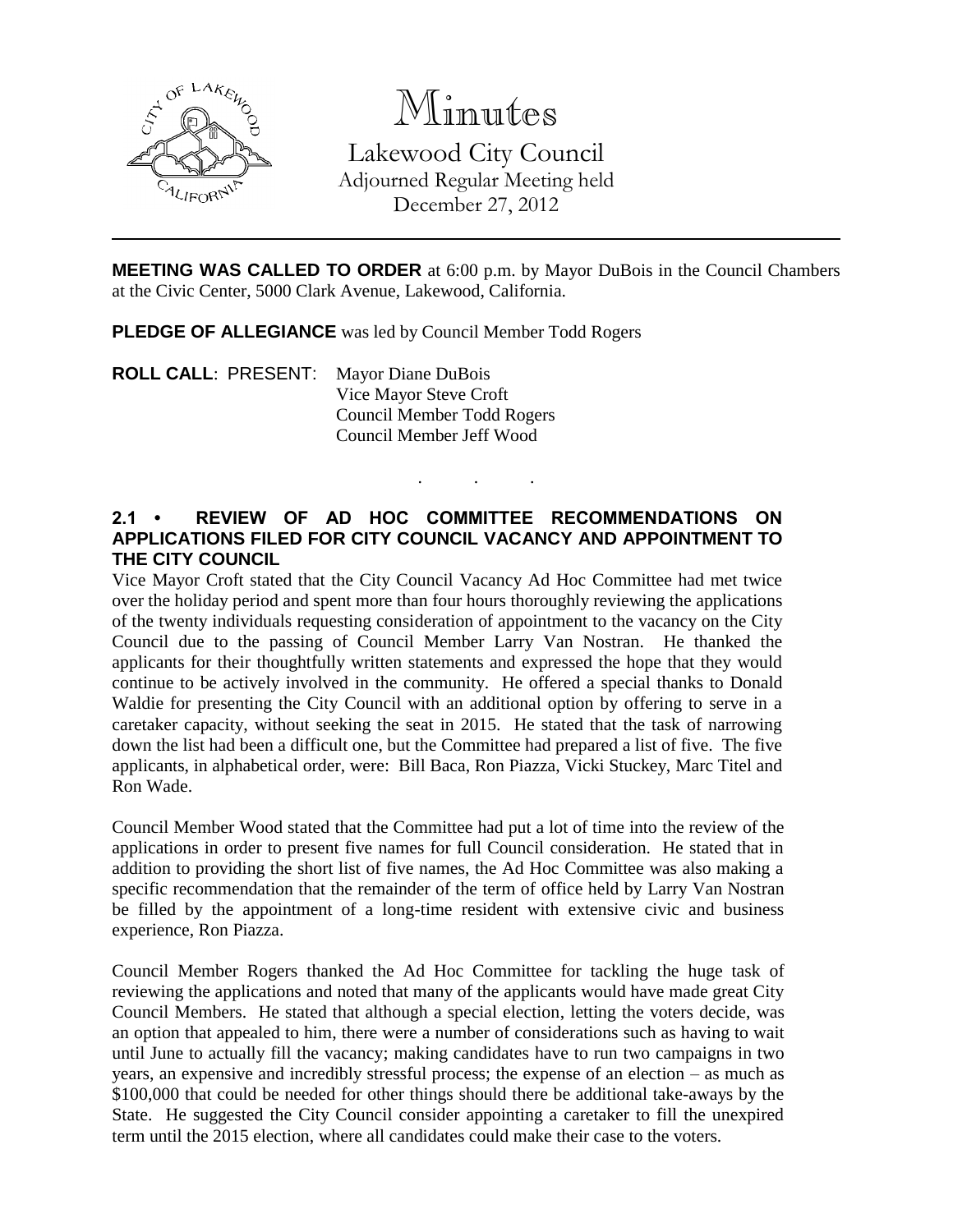## **2.1 • REVIEW OF AD HOC COMMITTEE RECOMMENDATIONS ON APPLICATIONS FILED FOR CITY COUNCIL VACANCY AND APPOINTMENT TO THE CITY COUNCIL** - Continued

Mayor DuBois stated that she did not want to drag out the process to more meetings, and that since the Brown Act required the City Council to conduct the entire process at a public meeting, it was up to the City Council to use the applications that were submitted and their knowledge of the five final applicants to make the best choice possible for the City.

MAYOR DUBOIS MOVED TO ADOPT RESOLUTION NO. 2012-74, COMPLETED WITH THE NAME OF RONALD PIAZZA AS THE APPOINTEE.

RESOLUTION NO. 2012-74; A RESOLUTION OF THE CITY COUNCIL OF THE CITY OF LAKEWOOD APPOINTING RONALD PIAZZA TO THE CITY COUNCIL TO FILL THE UNEXPIRED TERM OF LARRY VAN NOSTRAN

Vice Mayor Croft stated that a lot of thought was put into the caretaker option, with the major benefit being skipping the election, and that would have been a good option had the applicant pool been lacking. He noted that there were needs within the community that the funds could be better spent on than the holding of a special election. He pointed out that appointment process was made feasible by the ability of the City Council to work together in a unified manner and that he was comfortable that they were making a good recommendation for the community. He also noted that at the end of the term in 2015, all of the applicants would have the opportunity to make their case to the voters for why they would be the best candidate to serve the community.

Council Member Wood stated that he was not in favor of the caretaker option. He noted that as the most newly elected Member of the City Council, he had found that there was a learning curve and if someone were limited to a two-year appointment, they would barely get through it before it was time to step down. He stated that with so many good applicants, capable and willing to serve, there was no value in prolonging the process. He concluded by stating that he felt the appointment of Ron Piazza would be beneficial to the City.

Council Member Rogers stated that in the interest of collegiality, and proceeding in the manner he believed Larry Van Nostran would have, he seconded the motion and called for the question.

COUNCIL MEMBER ROGERS SECONDED THE MOTION. UPON ROLL CALL VOTE, THE MOTION WAS APPROVED:

AYES: COUNCIL MEMBERS: Croft, Wood, Rogers and DuBois NAYS: COUNCIL MEMBERS: None

Mayor DuBois congratulated Mr. Piazza and again thanked all of the wonderfully talented residents that had submitted applications, encouraging them to remain active in the community.

. . .